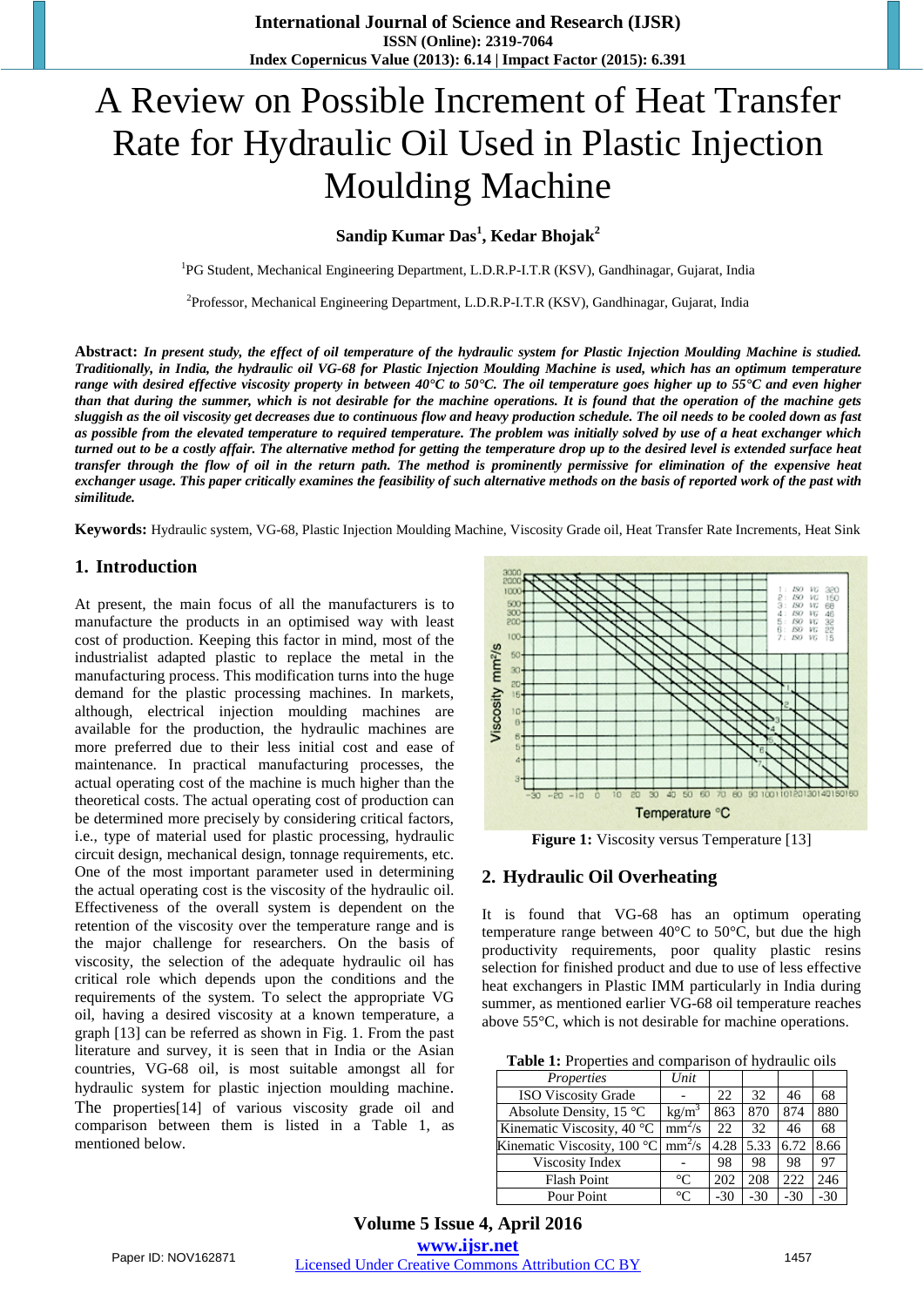## **International Journal of Science and Research (IJSR) ISSN (Online): 2319-7064 Index Copernicus Value (2013): 6.14 | Impact Factor (2015): 6.391**

Hassani et al. [01] concluded that the hydraulic oil,which passes through any orifice produces heat. The factor which produces heat are pressure valves, relief valves, pipes with small diameters, dirty filters, internal leakage in the hydraulic system and friction. The hydraulic system in Plastic Injection Moulding Machine consists of circuits to accomplish various task in cylinders like mould clamp cylinder, retraction cylinder, injection cylinder, auxiliary cylinder etc[16]. Every of these circuits cause temperature rise because of pressure drop due to the resistance of the circuit comprising ingredients against fluid flow, the existence of throats (contracting) on the fluid passage and so on while the hydraulic system is working. Since the mentioned circuits have a common pump and reservoir, therefore the heat production in either circuit will affect other ones.The areas of heat generation in plastic injection moulding machine can be easily understood by generating a fishbone diagram, where bones are indicating the causes of heat generation.



**Figure 2:** Fishbone diagram illustrating the causes of heat genration of hydraulic oil in IMM

To get better idea about the problem some machine are investigated, which are having 24 hours of working load condition and results are enlisted into a Table 2.



**Figure 3:** Reading on injection cylinder inlet/outlet port

From the experiments, when the ambient temperature was 39°C, it is founded that some oil passage ports of hydraulic system of Plastic IMM are having temperature of 50°C and above. So it is clearly understood that during summer when ambient temperature reaches above 45°C, the VG-68 oil temperature will be higher than 55°C. From the Table 2, it is concluded that pump and the thrust unit of the Plastic Injection Moulding Machine are generating the most of the heat. So it is important to reject heat from those areas as much possible to make the system more effective.

**Table 2:** Experimental readings of Plastic IMM **TEMPERATURE READING ( °C )** S.NO. Machine Pump Clamp Cylinder Ejector Injection Cylinder Retraction Cylinder Thrust Unit Oil Tank Water **1** HMT-220T 43 41.5 40 43 43 42.5 40 30 **2** | JSW-220 | 50.5 | 48.5 | 39.5 | 44 | 47 | 51 | 51 | 32 **3** SPRINT-650 51 48.5 37.5 48 49 50 47.8 30

#### **Nomenclature**

| VG: Viscosity Grade                                 |
|-----------------------------------------------------|
| IMM : Injection moulding machine                    |
| h: Coefficient of heat transfer                     |
| $T\infty$ : Fluid surrounding temperature           |
| FEA: Finite element analysis                        |
| FEM: Finite element method                          |
| Q: Heat Transfer rate                               |
| ISO; International organization for standardization |
| <b>BG: Bond Graph</b>                               |
| <sup>o</sup> C: Degree Centigrade                   |
| m: Meter                                            |
| mm: Millimetre                                      |

## **3. Methods of Heat Transfer Increment**

To maintain the oil temperature within 50°C, heat exchangers should not be the only option. It is desirable to find out the ways to maintain the VG-68 oil temperature within 55°C without affecting the cost, the following survey is required for the above mentioned problem.

Simulation of the hydraulic system is essential to find out the heat generation value. However there are lots of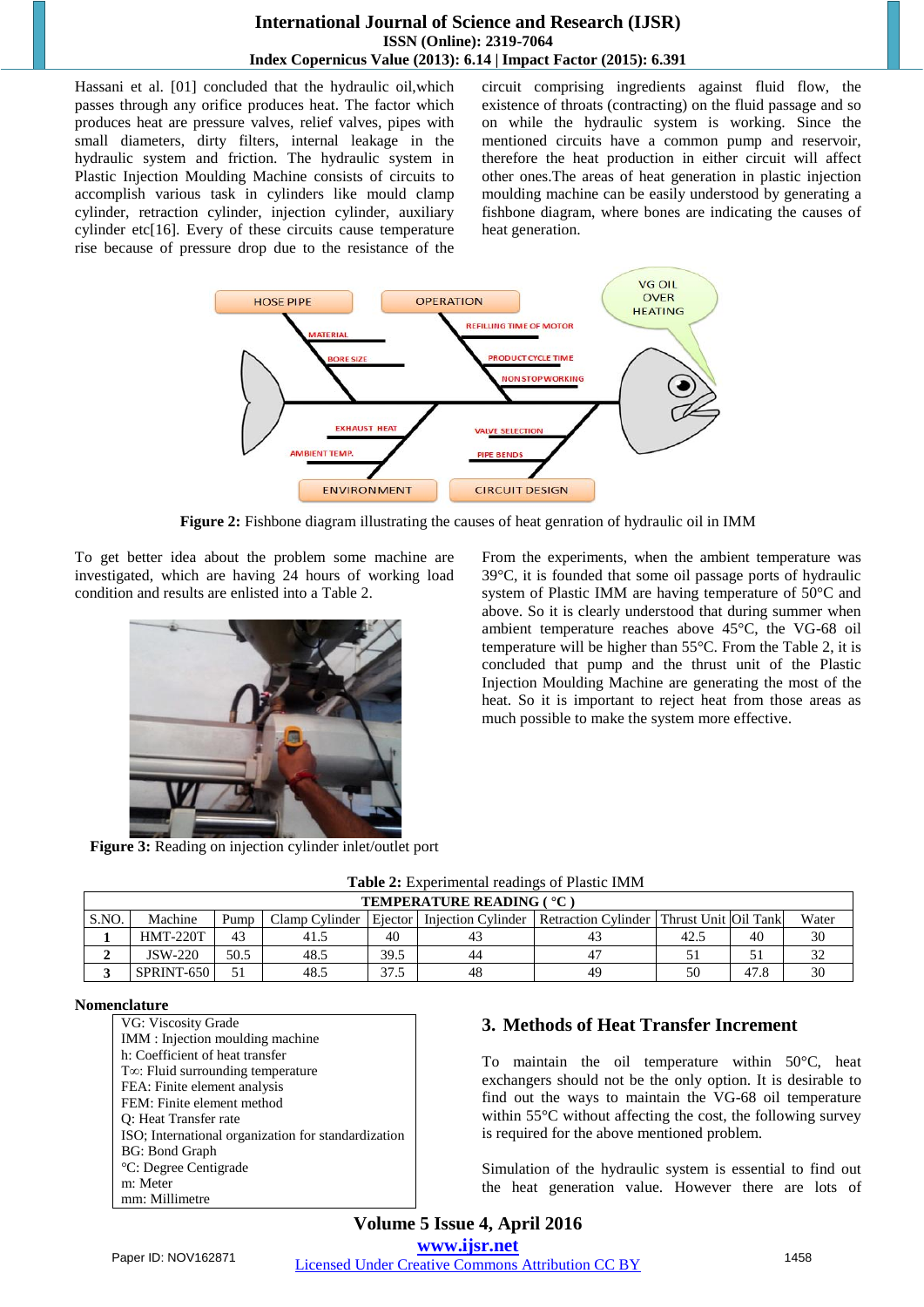#### **International Journal of Science and Research (IJSR) ISSN (Online): 2319-7064 Index Copernicus Value (2013): 6.14 | Impact Factor (2015): 6.391**

researches are done by using FEA & FEM simulation method but for the large hydraulic system, it is always difficult to find out the exact heat generation value and temperature rise. TOMIOKA et al. [02]states that to predict the temperature rise of the system, it is important to find out the simple and precise method. Author used Bond graph and Finite Element Method to conclude a coupled BG and FEM method, which will useful to simulate the hydraulic system. When the total heat generation is known, the amount of heat transfer rate increment for the system would not be difficult. It is mentioned that heat transfer can be increased by three means[06], where first is to increase *h*but that require the installation of a fan or a pump. Second is to reduce  $T_{\infty}$ , which is often impractical and third is to increase surface area across the which the convection will take place. Another author Kreith F. et al.[17] revised the basics into more technical words and he states that the techniques for increasing the heat transfer rate can be divided in three categories. First is passive the method in which twisted tapes, helical screw tape inserts, rough surfaces, extended surfaces, additives for liquid and gases. The second is active method that requires external power like mechanical aids, surface fluid vibration, and use of electrostatic fields. Passive methods are found more inexpensive as compared to other group. The third is combined application of active and passive techniques to obtain enhancement in heat transfer that is greater than that produced by either of them when used individually, is termed as compound enhancement.

It was concluded by Hassani et al. [01] that in order to optimize the system it would not be essential to mount an oil cooler. From author"s experiments it is found that steel pipe instead of non-metallic coated hoses are much better for heat transfer and enough to reject much of the heat generated in the system. Meganathan et al. [04]took a performance test of heat exchanger by using twisted tape and he found that heat transfer increase compare to the heat exchanger without twisted tape, he also states that the length of pipe is directly proportional to heat transfer (Q), when the length of fluid flow increases, heat transfer rate also increases [04], [06]. The experiment result of heat transfer rate for different length of pipes by author [04] is shown in fig.4.



**Figure 4:** Length of pipe in (m) vs. Heat transfer rate (Q) [04]

Along with length of pipe, internal diameter and external diameter a pipe also plays an important role in effecting the heat transfer rate. The local Nusselt number is increased when Gül et al. [10]increases oscillating frequency. The experimental oscillating generator is not only efficient to enhance the heat transfer in the duct flow but also in a significant pressure drop increase. The exergy loss is decreased with the increase of Reynolds number however exergy loss is affected slightly from the increase of oscillating frequencies. Such type of research is done by lots of researchers [17], [18], [19],[20]and [04] where the researchers used the passive method by inserting twisted tape, screw tape because according to the recent studies, these are known to be economictool in the field of heat transfer increment. Dewan et al. [19]has reviewed Techniques of heat transfer augmentation such as passive, active and combination of passive and active methods. Heat transfer rate increment in a pipe flow by inserts such as twisted tapes, ribs, wire coils and dimples is mainly due to flow blockage, partitioning of the flow and secondary flow. Manglik et al [20] used twisted tape induced helical swirl flows for enhancement of forced convective heat transfer in single phase and two phase flows. The author presented the heat transfer coefficient and friction factor correlations for both laminar and turbulent regimes, and also highlighted the damping effect of swirl on the transition region. Chowdhuri et al. [21]used a special geometry inside the tube for turbulent flow. The test section of tube is electrically heated, and then the air is allowed to flow as the working fluid through the tube by means of blowers. Same experiment is carried out to determine heat transfer through the same tube without any insert. Comparing the results obtained from these two different sets of experiments, author has found that heat transfer through tubes can be enhanced by using inserts inside the tube up to 9.8 times than tube without insert with turbulent flow.Totala et al.[26]conducted experiments by providing threads in the inner pipe and observed that Nusselt number and heat transfer coefficient were increased for the threaded pipe but at the same time pumping power required also increased compared to the plain tube. These are economical tool for heat transfer increment but pressure drop is noticed which of course is not desirable for inlet ports of hydraulic system of plastic injection moulding machine. For the outlet ports and return channel to the oil reservoir the method is suitable where the pressure drop is not so important.

Another option is to apply the fins over the pipes of the pipeline of the hydraulic system. The use of fin (extended surface) with extensions, provide efficient heat transfer [05], [06], [22], [23], [24], [25], Singh et al. [05]concludes 5 % to 13% more enhancement of heat transfer, when fin with extensions provided as compare to fin without extensions. From the experiments of Author on different shapes of fin extension, it is concluded that rectangular extension has the higher heat transfer as compared to others. Effectiveness of the rectangular fin extension is higher.A comparison table is generated by the author [05], which helps to decide the shape of extension for the fin.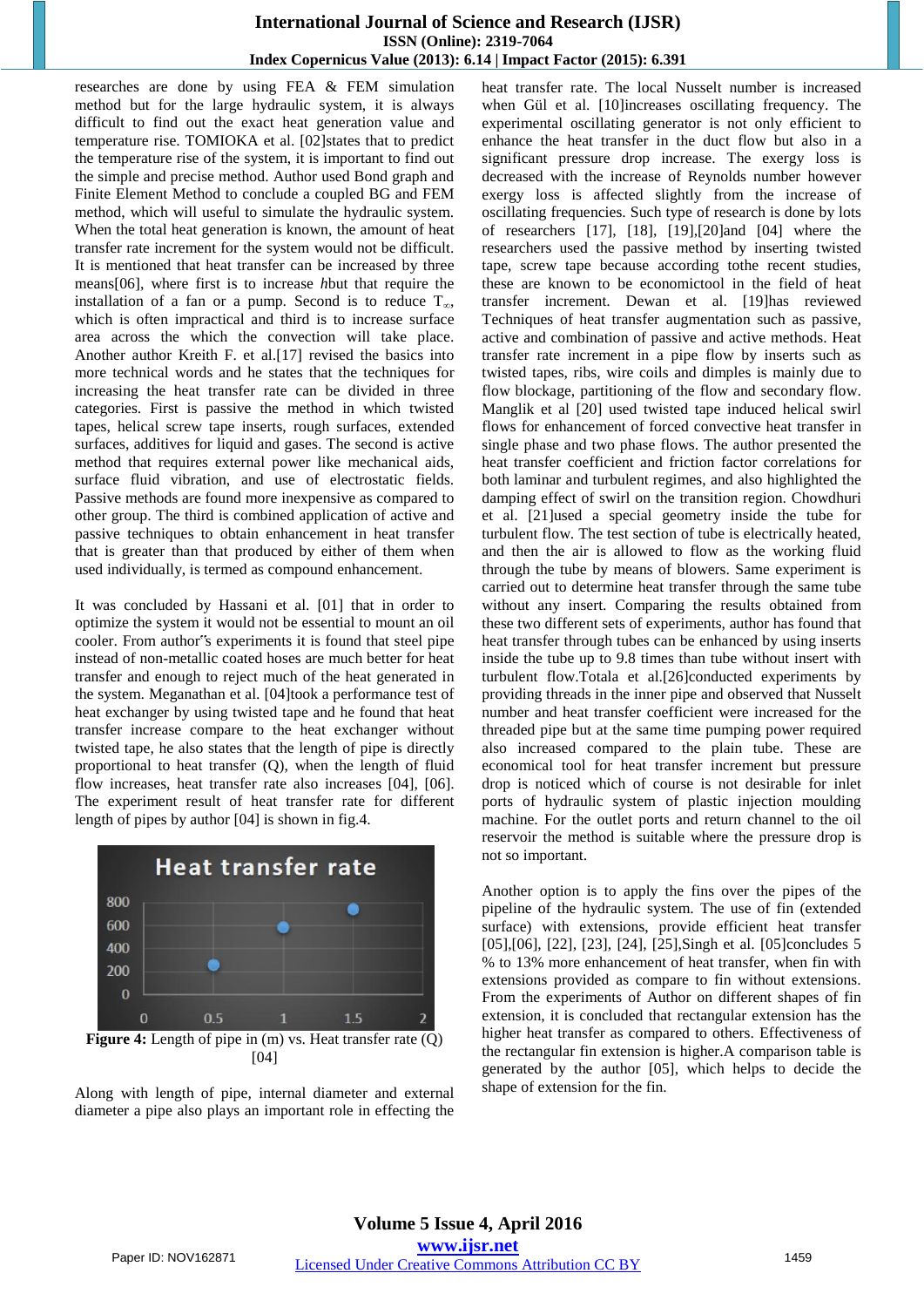**Table 3:** shows that comparison of temperatures of fin with different types of extensions corresponding to the length of fin

| Length of fin<br>(mm) | Fin with different types of extensions (Temp. in $^{\circ}$ C) |                  |            |          |                      |  |  |  |  |
|-----------------------|----------------------------------------------------------------|------------------|------------|----------|----------------------|--|--|--|--|
|                       | Rectangular                                                    | <b>Trapezium</b> | Triangular | Circular | <b>No Extensions</b> |  |  |  |  |
|                       | 53.90396                                                       | 53.94466         | 53.93874   | 53.9446  | 53.91441             |  |  |  |  |
| 10                    | 53.53861                                                       | 53.59288         | 53.58499   | 53.5928  | 53.55255             |  |  |  |  |
| 15                    | 53.17327                                                       | 53.2411          | 53.23124   | 53.241   | 53.19069             |  |  |  |  |
| 20                    | 52.80792                                                       | 52.88932         | 52.87748   | 52.8892  | 52.82883             |  |  |  |  |
| 25                    | 52.44257                                                       | 52.53754         | 52.52373   | 52.5374  | 52.46696             |  |  |  |  |

52.18576

51.83398

51.4822

[05]

Thermal Analysis on Spiral fins of heat pipe module shows the maximum amount of heat transfer rate. Wankhede et al.**[**03**]**used piping with spiral fins on it and checked the results by changing the flow rates of oil through it, where he found that overall heat transfer coefficient increases with the increase in mass flow rate. Analysis result is shown in fig. 5.

52.07723

51.71188

51.34654

30 35

40



Figure 5: Rate of Heat flux Transfer through Fins [03]

Khannan et al. [27] studied three different configurations on the outside surface of the outer tube of annular ring, spiral rod and rectangular projection. It was observed by varying mass flow rates that the heat transfer rate was increased for a finned tube and fin with annular ring showed better performance than other methods.

# **4. Conclusion and Future Task**

For the Indian hot conditions, when the ambient temperature will rise up to 45°C, and the Injection moulding machines operating with heavy load, the oil temperature will rise about 55°C and above and that is not desirable for the machine operation as there will be viscosity retention problem and the proper viscosity is vital for the machine operation. Passive methods for increasing heat transfer rate for hydraulic oil looks promisive, but inserts for pipe has limitation of installation in the machine, due to huge pressure drop. Pipe with surface area extension will be a good choice to increase heat transfer rate. The scope of this review for heat transfer increment is the implementation of techniques on the machine wherever it is possible and find out the results of applicability. However these techniques are also applicable to other applications of machine, whichever is powered by hydraulic oil.

# **5. Acknowledgement**

The research is supported by the L.D.R.P-ITR, Inflibnet and Windsor machines ltd, to acquire enough information about the Plastic Injection Moulding machine, hydraulic system and the Thermal science related to it.

52.18561

51.83381

51.48201

52.1051

51.74324

51.38138

# **References**

52.16998

51.81623

51.46247

- [1] Hassani, H. S., Jafari, A., Mohtasebi, S. S., &Setayesh, A. M. (2010). Transient heat transfer analysis of hydraulic system for JD 955 harvester combine by finite element method. Journal of Food, Agriculture & Environment, 8(2), 382-385.
- [2] TOMIOKA, K., TANAKA, K., NAGAYAMA, K., & TOKUDA, K. (2005). Simulation Model of Heat Generation and Transfer in Oil-Hydraulic System. In Proceedings of the JFPS International Symposium on Fluid Power (Vol. 2005, No. 6, pp. 120-125). The Japan Fluid Power System Society.
- [3] Ashish., Wankhede, et al. (2015). Design and Analysis of Hydraulic Oil Cooler by Application of Heat Pipe. In International Journal of Science, Engineering and Technology Research (IJSETR), 3190-3193.
- [4] Meganathan, B. et al. (2015). Experimental Investigation of Heat Transfer Using "Twisted Aluminium Tape". In Int. Journal of Engineering Research and Applications, 1-4.
- [5] Singh, P. (2014). Harvinderlal, Baljit Singh Ubhi, Design and analysis for heat transfer through fin with extensions. International Journal of Innovative Research in Science, Engineering and Technology (An ISO 3297: 2007 Certified Organisation) Vol, 3.
- [6] Nag, P. K. (2006). Heat & Mass Transfer. Tata McGraw Hill Co. Pg, (1-157), 425-449.
- [7] "Hydraulic Systems" NPTEL Mechanical Mechatronics and Manufacturing Automation -Web course.
- [8] Thyregod, P., Spliid, H., Melgaard, H., & Madsen, H. (2001). Modelling and monitoring in injection molding (Doctoral dissertation, Technical University of DenmarkDanmarksTekniskeUniversitet, AdministrationAdministration, Office for Study Programmes and Student AffairsAfdelingen for UddannelseogStuderende).
- [9] Dominick, V. R., & Donald, V. R. (2000). Injection molding handbook. Kluwer Academic Publishers, Boston, 110, 697.